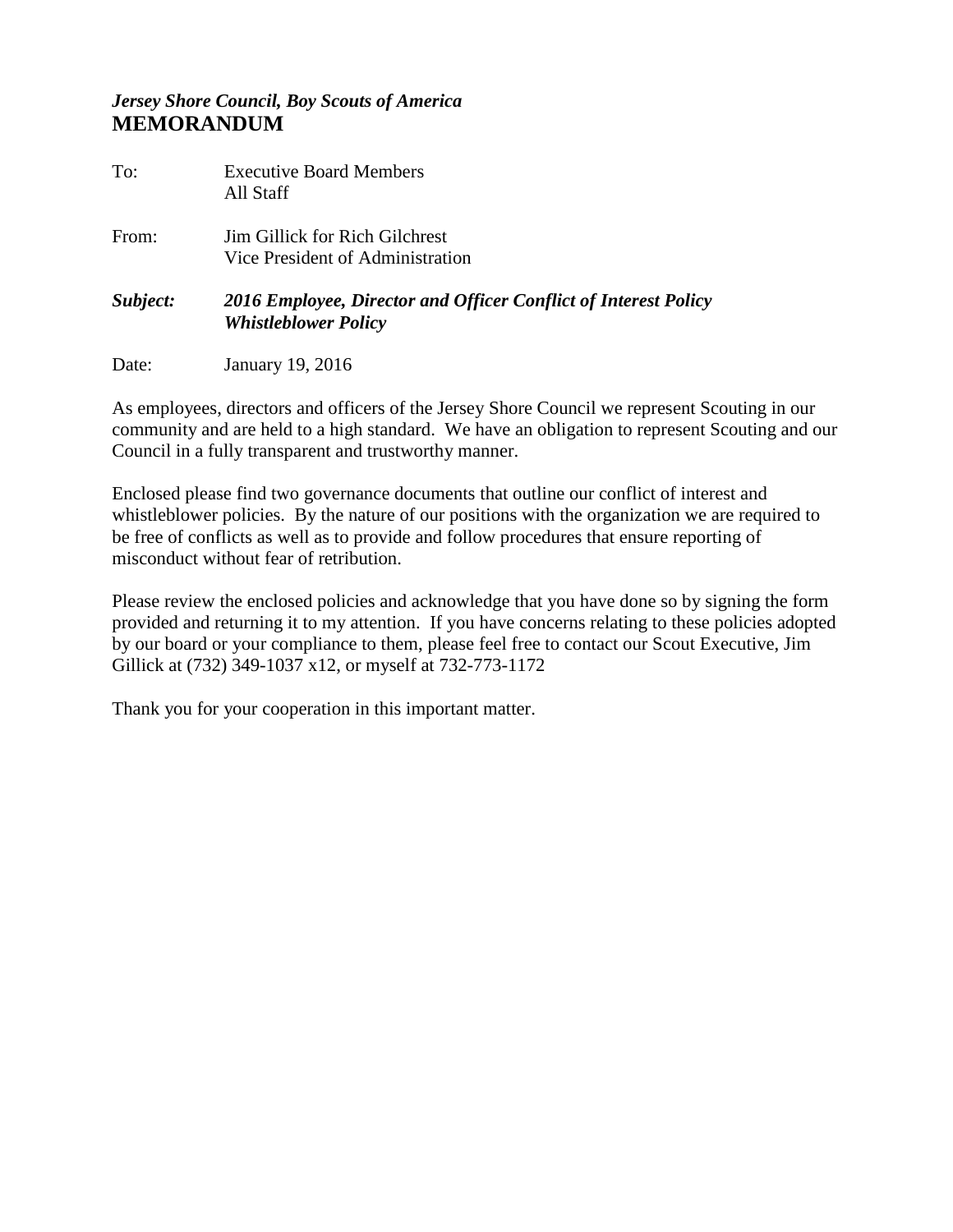# **Jersey Shore Council Boy Scouts of America**

Complete, sign and return this form directly to:

Jersey Shore Council, BSA 1518 Ridgeway Road Toms River, NJ 08755

To: Rich Gilchrest

I have received a copy of the Boy Scouts of America's Employee, Director and Officer Conflict of Interest and Whistleblower policies and have read and understand them.

I further affirm that:

- 1. I am in compliance with the aforementioned Conflict of Interest policy;
- 2. I will remain in compliance with the aforementioned Conflict of Interest policy;
- 3. I have reported any breach of the Conflict of Interest policy of which I am aware; and
- 4. I understand that it is my obligation to report any breaches of the Conflict of Interest policy of which I am aware either through the open door policy, directly to the Scout Executive or Vice President of Administration in writing

\_\_\_\_\_\_\_\_\_\_\_\_\_\_\_\_\_\_\_\_\_\_\_\_\_\_\_\_\_\_\_\_\_\_\_\_\_\_\_\_\_\_\_\_\_\_\_\_\_\_\_\_\_\_\_\_\_\_\_\_\_\_\_\_\_\_\_\_\_

\_\_\_\_\_\_\_\_\_\_\_\_\_\_\_\_\_\_\_\_\_\_\_\_\_\_\_\_\_\_\_\_\_\_\_\_\_\_\_\_\_\_\_\_\_\_\_\_\_\_\_\_\_\_\_\_\_\_\_\_\_\_\_\_\_\_\_\_\_

\_\_\_\_\_\_\_\_\_\_\_\_\_\_\_\_\_\_\_\_\_\_\_\_\_\_\_\_\_\_\_\_\_\_\_\_\_\_\_\_\_\_\_\_\_\_\_\_\_\_\_\_\_\_\_\_\_\_\_\_\_\_\_\_\_\_\_\_\_

- [ ] The above statements are correct
- [ ] The above statements are correct except as indicated below:

I will report promptly through the aforementioned channels any such matter which may develop in the future.

\_\_\_\_\_\_\_\_\_\_\_\_\_\_\_\_\_\_\_\_\_\_\_\_\_\_\_\_\_\_\_\_ \_\_\_\_\_\_\_\_\_\_\_\_\_\_\_\_\_\_\_\_\_\_\_\_\_\_\_\_\_\_\_\_\_\_\_

Name Signature

Date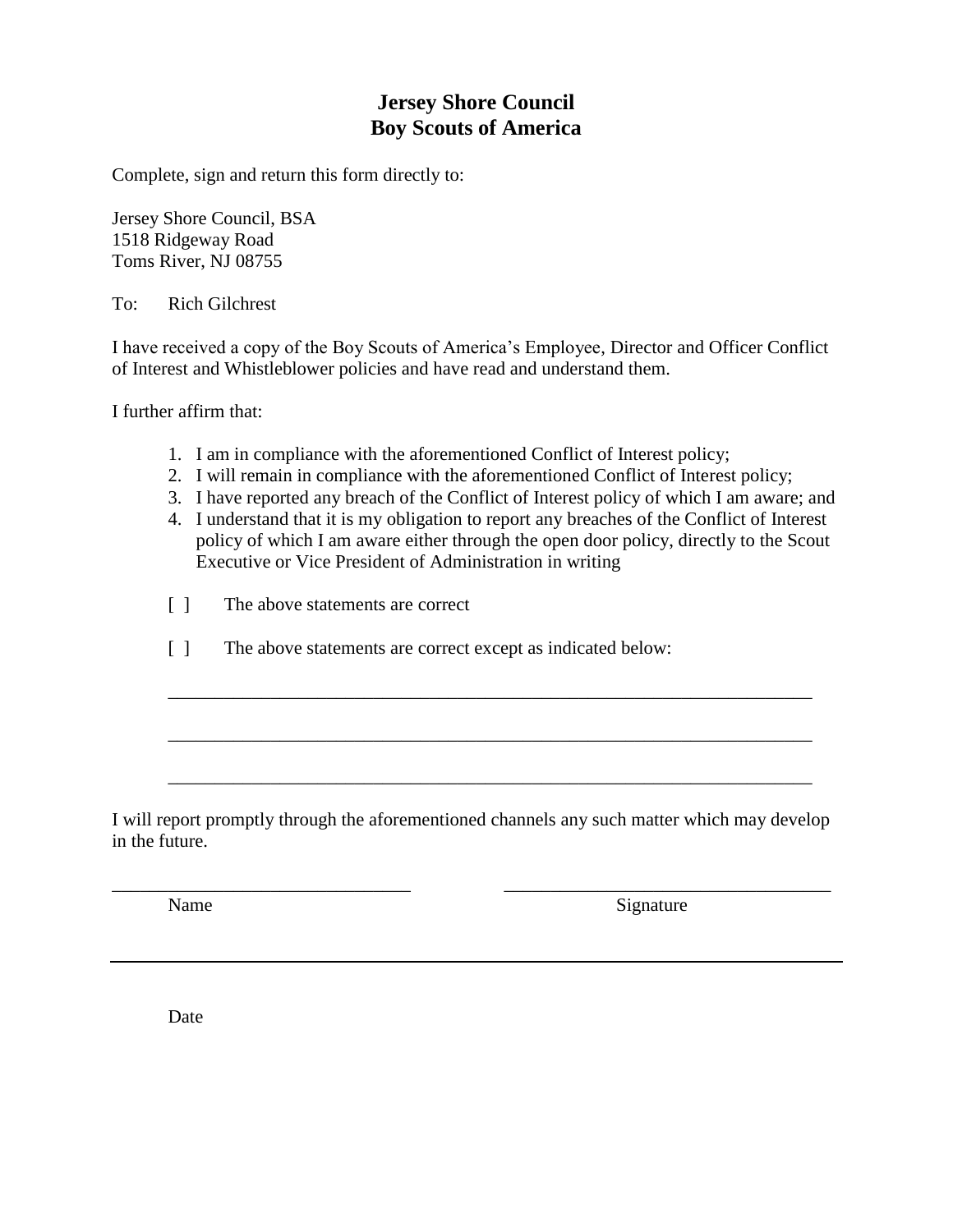

# **Employee and Director, and Officer, Conflict of Interest Policy**

It is imperative that employees of the Boy Scouts of America conduct themselves with a degree of honesty and integrity which is beyond reproach or even suspicion.

While it is not possible to anticipate every situation and prescribe a precise rule for each, it is possible to set forth certain basic, general principles to be observed by employees at all times. The essence of this policy is that employees, directors and officers shall always deal with others doing, or seeking to do business with the Boy Scouts of America in a manner that excludes all consideration of personal advantage. According, every employee, director, and officer of the Jersey Shore Council is subject to the following policy:

### 1. INTEREST IN ANY OTHER BUSINESS ORGANIZATION

Employees, directors and officers of the Jersey Shore Council or members of their immediate families shall not have any interest, direct or indirect, in any other business which in any degree conflicts with the employee's primary obligations to the Boy Scouts of America. In this regard, employees, directors and officers or members of their immediate families should not possess a significant financial interest in, or receive remunerations from, any business that does, or seeks to do, business with the Boy Scouts of America. In addition should not conduct business on behalf of the Boy Scouts of America with members of their immediate family, or a business organization with which the employees, directors and officers or members of their immediate families have any association which could be construed as significant in terms of potential conflict of interest. Employees, directors and officers or members of their immediate family should not do business with other employees of the Jersey Shore Council on the basis of their mutual association with the Boy Scouts of America.

#### 2. TRANSACTIONS BETWEEN BSA AND "DISQUALIFIED PERSONS"

No employee who is a "disqualified person" with respect to BSA under Section 4958 of the Internal Revenue Code may enter into any transaction with BSA, if such transaction would constitute an "excess benefits transactions" under the aforementioned Internal Revenue Code.

# 3. GIFTS, FAVORS, ENTERTAINMENT, AND PAYMENTS TO EMPLOYEES, DIRECTORS AND OFFICERS

Employees, directors and officers shall not seek or accept any gifts, payments, fees, services, valuable privileges, vacations or pleasure trips, loans (other than conventional loans from lending institutions) or other favors from any person or business organization that does, or seeks to do, business with the Boy Scouts of America. In the application of this policy: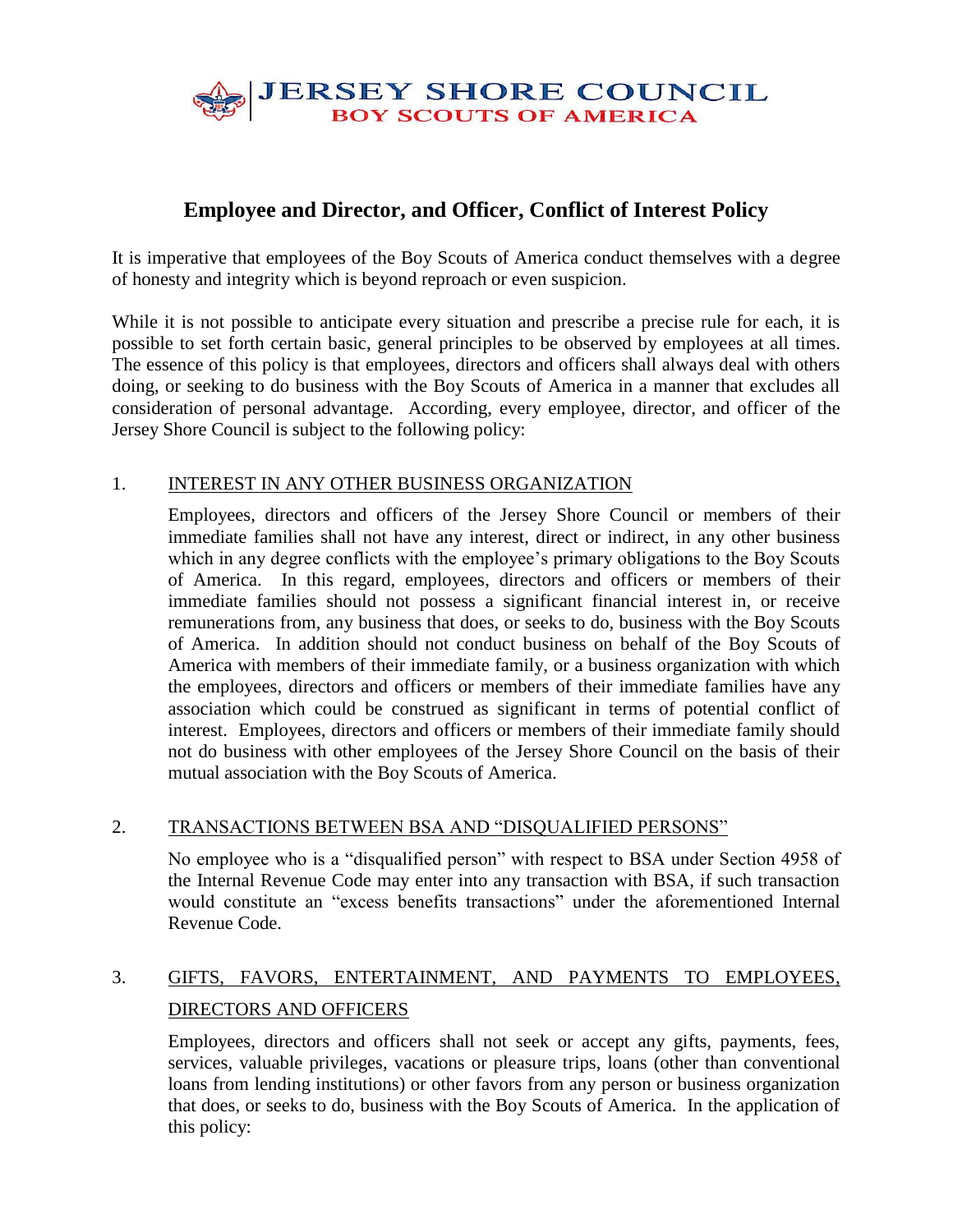- a.) Employees, directors and officers may accept common courtesies of nominal value usually associated with accepted business practices for themselves and members of their families.
- b.) An especially strict standard is expected with respect to gifts, services, or consideration of any kind from suppliers. Entertainment at the expense of the suppliers beyond that contemplated by (a) above should not be accepted under any circumstances.
- c.) It is never permissible to accept a gift in case or cash equivalent of any amount.
- d.) This policy does not preclude the acceptance of gifts that will benefit the Boy Scouts of America rather than an individual employee.
- e.) This policy does not preclude the acceptance of courtesies extended to employees of the Boy Scouts of America in their official capacities, such as gratis hotel rooms for business (but not for personal use) in connection with meetings.
- f.) This policy will be communicated to persons and organizations doing, or seeking to do, business with the Boy Scouts of America.

### 4. CONFIDENTIAL INFORMATION

Unless authorized by the Scout Executive, employees, directors and officers shall not disclose, directly or indirectly, confidential or proprietary information of the BSA or its employees, or use such information for personal gain. Such information should be shared with other BSA employees only on a need-to-know basis. Individuals who have separated from the BSA employment may not subsequently disclose, directly or indirectly, confidential or proprietary information acquired during BSA employment or use such information for personal gain.

#### 5. OBLIGATION TO DISCLOSE

Any employee, director or officer who believes that his or her personal actions or interests, or the actions of others, may violate this policy must discuss the matter with the Scout Executive. Additional interpretations of this policy and definitions of words and phrases used herein will be made upon request to the Scout Executive.

#### 6. SANCTIONS

Any employee, director of officer whose actions or interests violate this policy is subject to immediate termination, if such is determined to be in the best interest of the BSA.

It is the responsibility of every employee of the Boy Scouts of America to be aware of and to observe these standards. Accordingly, you are asked to sign and return the accompanying Statement relating to these standards. Statements will be held in complete confidence. The Employee Statement will be re-executed on an annual basis.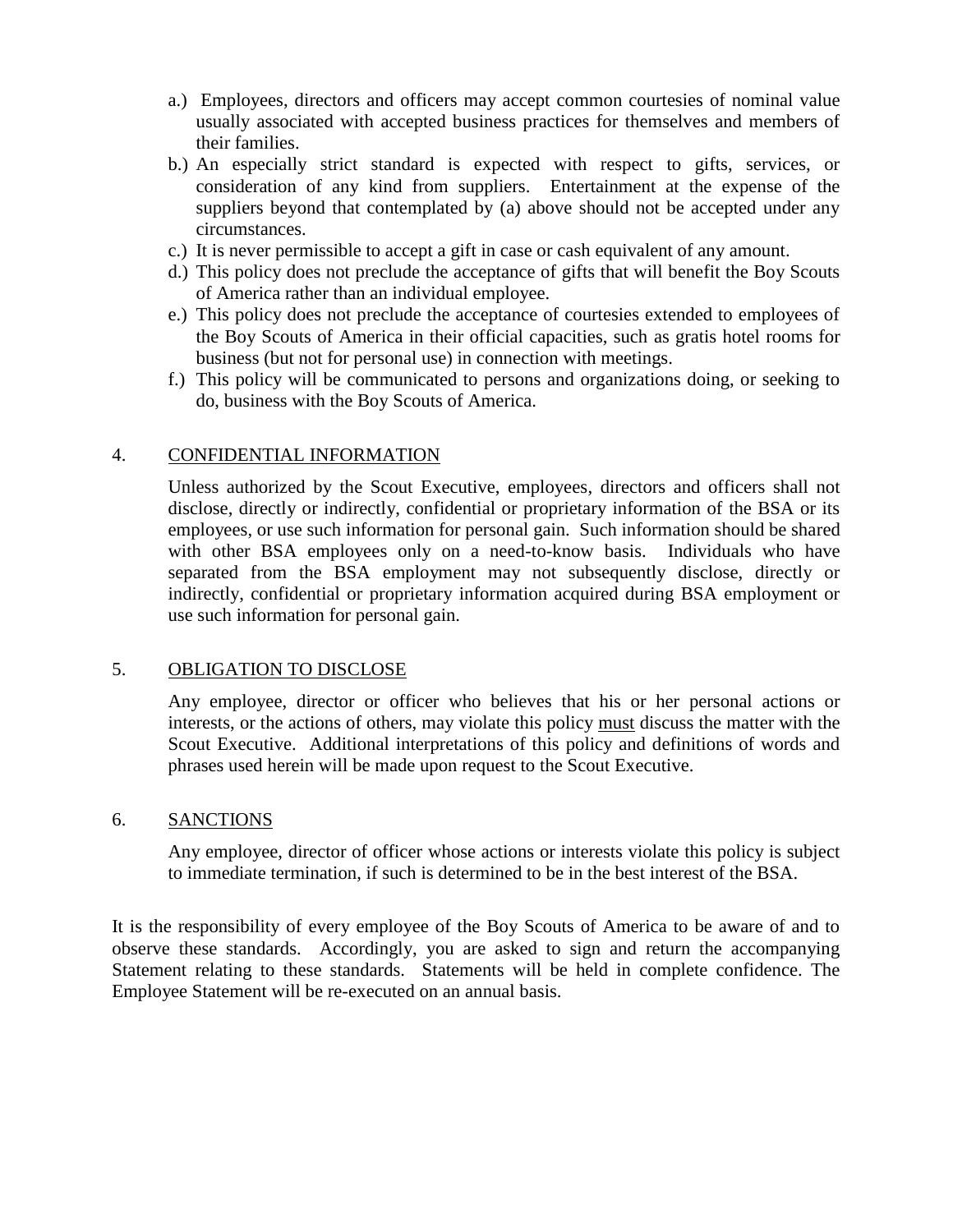## *Whistle Blower Policy*

#### 1. Introduction

This policy is to provide the opportunity to employees to report to management unethical and improper practices or any other wrongful conduct in the council and to prohibit management personnel from taking any adverse personnel action against those employees.

- 2. Definitions
	- A. Improper practice is an activity by an employee that is undertaken in the performance of the employee's official duties, whether or not that action is within the scope of his or her employment, and that
		- a. Is in violation of any law or regulation under the laws the employee is governed, including but not limited to, corruption, malfeasance, bribery, theft of property, fraudulent claims, fraud, coercion, conversion, malicious prosecution, misuse of property, or willful omission to perform duty, or
		- b. Is in violation of Code of Conduct of the council
		- c. Is economically wasteful, or
		- d. Involves gross misconduct, incompetence, or inefficiency.
		- e. Any directive to violate or assist in violating an applicable law, rule or regulation or any order to work or cause others to work in conditions outside of their line of duty that will unreasonably threaten the health or safety of employees or the public.
	- B. Whistle blower is an employee making a disclosure under this policy. The whistleblower's role is as a reporting party. They are not investigators or finders of fact, nor do they determine the appropriate corrective or remedial action that may be warranted.
- 3. Reporting Allegations of Suspected Improper Practices

Any employee may report allegations of suspected improper practices, knowledge or suspicion of improper practices.

- A. Reports of allegations of suspected improper practices are to be made in writing giving factual and specific information.
- B. Such reports should be made to the Scout Executive or the Council Vice President of Administration.
- C. The Scout Executive will examine the report and if considered proper will investigate or appoint an Investigation Team.
- D. The Investigation Team will investigate the matter and report the findings to the Scout Executive.
- E. After examining the findings submitted by the Investigation Team, the Scout Executive may take such disciplinary action, as he/she may consider appropriate, against the wrong doer or to take preventative measures etc.
- 4. Roles, Rights and Responsibilities of Whistleblowers, investigation participants, subjects and Investigators